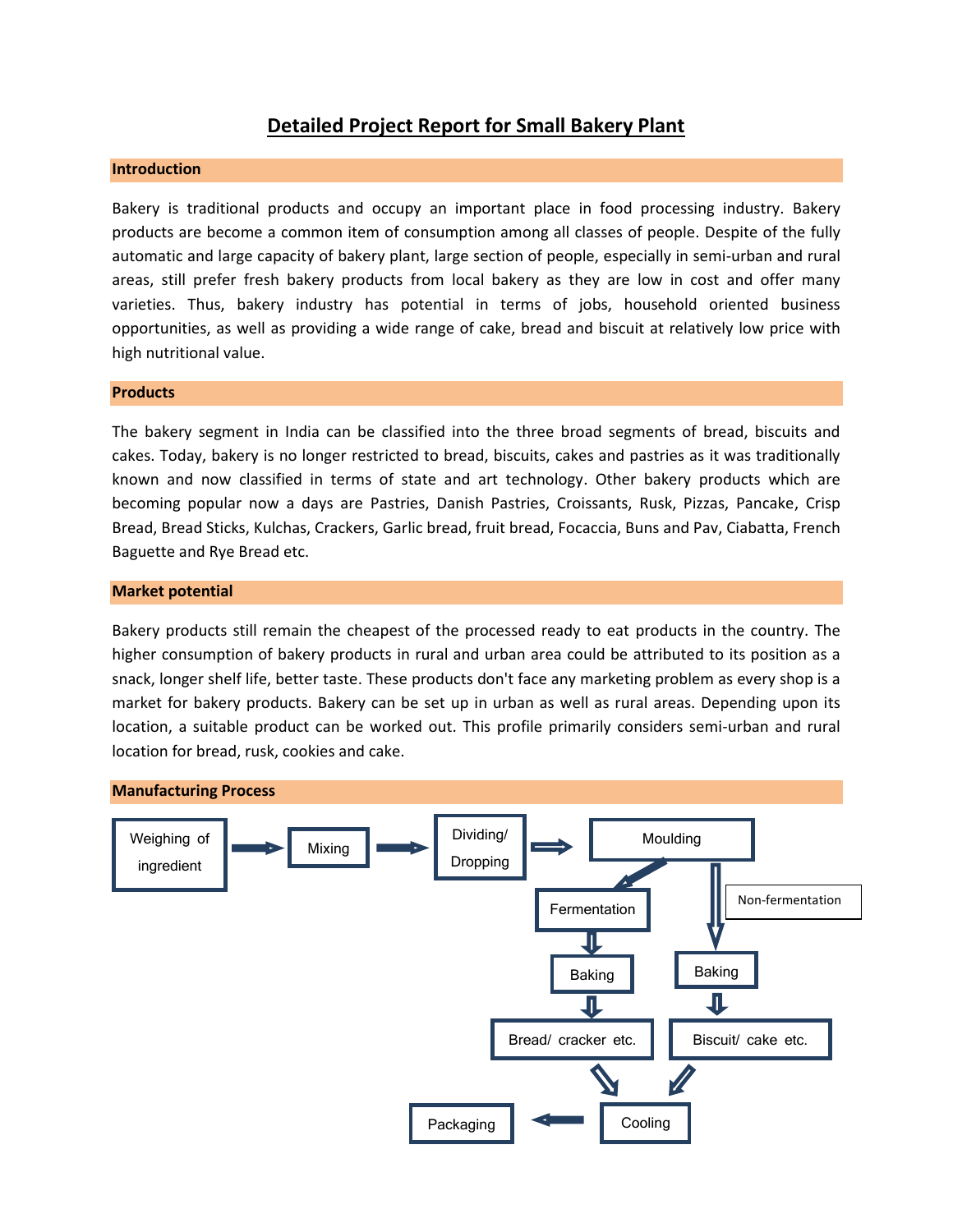### **Plant and machinery**

It is suggested to install following set up to manufacture bread, cake, biscuit and cookies:

| SI.No.         | Equipment                                                  | Qt.          | Cost      |
|----------------|------------------------------------------------------------|--------------|-----------|
|                | Weighing balance                                           |              | 4000.00   |
| $\overline{2}$ | <b>Planetary Mixer</b>                                     |              | 80000.00  |
| 3              | Double deck oven                                           |              | 200000.00 |
| 4              | Slicer                                                     |              | 20000.00  |
| 5              | Dough sheeter                                              |              | 100000.00 |
| 6              | Packaging machine(sealing machine                          |              | 20000.00  |
|                | Miscellaneous equipment includes different types of        |              | 100000.00 |
|                | tray, mold, nozzles and cutter, spatula, shifter, grinder, |              |           |
|                | working table etc                                          |              |           |
|                |                                                            | <b>Total</b> | 524000.00 |

#### **Manpower requirements and monthly salary**

| <b>Particulars</b>       | <b>Monthly salary</b> |
|--------------------------|-----------------------|
| Plant Manager            | 10000                 |
| <b>Accountants</b>       | 7000                  |
| Supervisor               | 6000                  |
| <b>Machine Operators</b> | 6000                  |
| Salesman                 | 7000                  |
| Labour                   | 5000                  |
| Total                    | 41000.00              |

#### **Working Capital Requirement Per Month**

| Si.No. | <b>Particulars</b>          | <b>Amount in Rs. Lakhs</b> |
|--------|-----------------------------|----------------------------|
|        | <b>Raw Material Cost</b>    | 3.61                       |
|        | Power Charges               | 0.12                       |
|        | <b>Indirect Expenses</b>    | 0.69                       |
| 4      | Salary to staff             | 0.88                       |
|        | Working Capital Total/Month | 5.30                       |

#### **Cost of the Project and Means of Financing**

Financial assistance in the form of grant is available from the Ministry of Food Processing Industries, Govt. of India, KVIC and other agencies towards expenditure on technical civil works, plant and machinery for eligible projects subject to certain terms and conditions.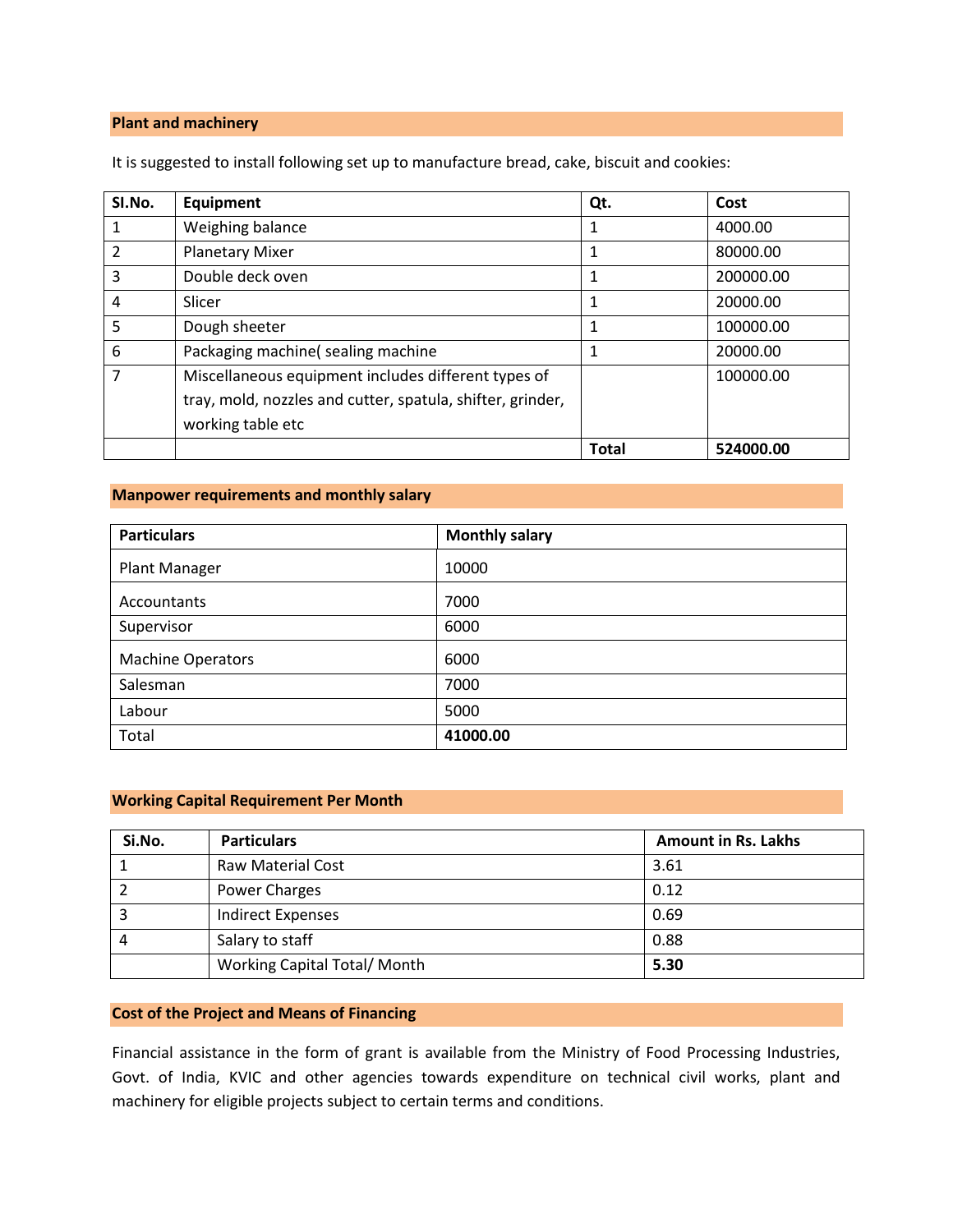| <b>COST OF PROJECT (in Rs. Lacs)</b> |                                       |       |  |  |
|--------------------------------------|---------------------------------------|-------|--|--|
| 1                                    | <b>Building</b>                       |       |  |  |
| $\overline{2}$                       | Plant & Machinery                     | 5.24  |  |  |
| 3                                    | <b>Working Capital requirement</b>    | 5.30  |  |  |
| 4                                    | <b>Furniture &amp; Fixtures</b>       | 0.50  |  |  |
| 5                                    | Computer                              | 0.50  |  |  |
|                                      | <b>Total</b>                          | 11.54 |  |  |
|                                      | <b>MEANS OF FINANCE (in Rs. Lacs)</b> |       |  |  |
| 1                                    | Promoter's Equity                     | 1.25  |  |  |
| $\overline{2}$                       | Grant from Govt. of India             | 2.18  |  |  |
| 3                                    | <b>Bank Term Loan</b>                 | 2.81  |  |  |
| 4                                    | <b>Bank CC Limit</b>                  | 5.30  |  |  |
|                                      | <b>Total</b>                          | 12.00 |  |  |

# **Sales revenue at 100% capacity utilization**

|                | Output | Rate   | Amount    |
|----------------|--------|--------|-----------|
| <b>Product</b> | MT     | ₹/MT   | ₹ in LACS |
| Cake           | 15     | 250000 | 37.5      |
| <b>Bread</b>   | 35     | 80000  | 28        |
| <b>Biscuit</b> | 25     | 100000 | 25        |
| Cookie         | 15     | 20000  | 3         |
| <b>TOTAL</b>   |        |        | 93.5      |

### **Projected Income Statement**

| <b>Projected Income Statement</b> |                                   |       |                |       |                |       |
|-----------------------------------|-----------------------------------|-------|----------------|-------|----------------|-------|
| (Rupees in Lakhs)                 |                                   |       |                |       |                |       |
| S.no.                             | Particular                        | Year  |                |       |                |       |
|                                   |                                   | 1     | $\overline{2}$ | 3     | $\overline{4}$ | 5     |
|                                   | <b>INCOME</b>                     |       |                |       |                |       |
|                                   | Sales                             | 65.45 | 74.80          | 84.15 | 93.50          | 93.50 |
| 1                                 |                                   |       |                |       |                |       |
|                                   | <b>TOTAL INCOME</b>               | 65.45 | 74.80          | 84.15 | 93.50          | 93.50 |
|                                   |                                   |       |                |       |                |       |
| $\overline{2}$                    | <b>DIRECT EXPENSES</b>            |       |                |       |                |       |
|                                   | <b>Raw Material Consumed</b>      | 34.45 | 39.37          | 44.29 | 49.21          | 49.21 |
|                                   | <b>Power Charges</b>              | 1.14  | 1.37           | 1.55  | 1.72           | 1.72  |
|                                   | <b>Salary to Production Staff</b> | 5.88  | 6.17           | 6.48  | 6.81           | 7.15  |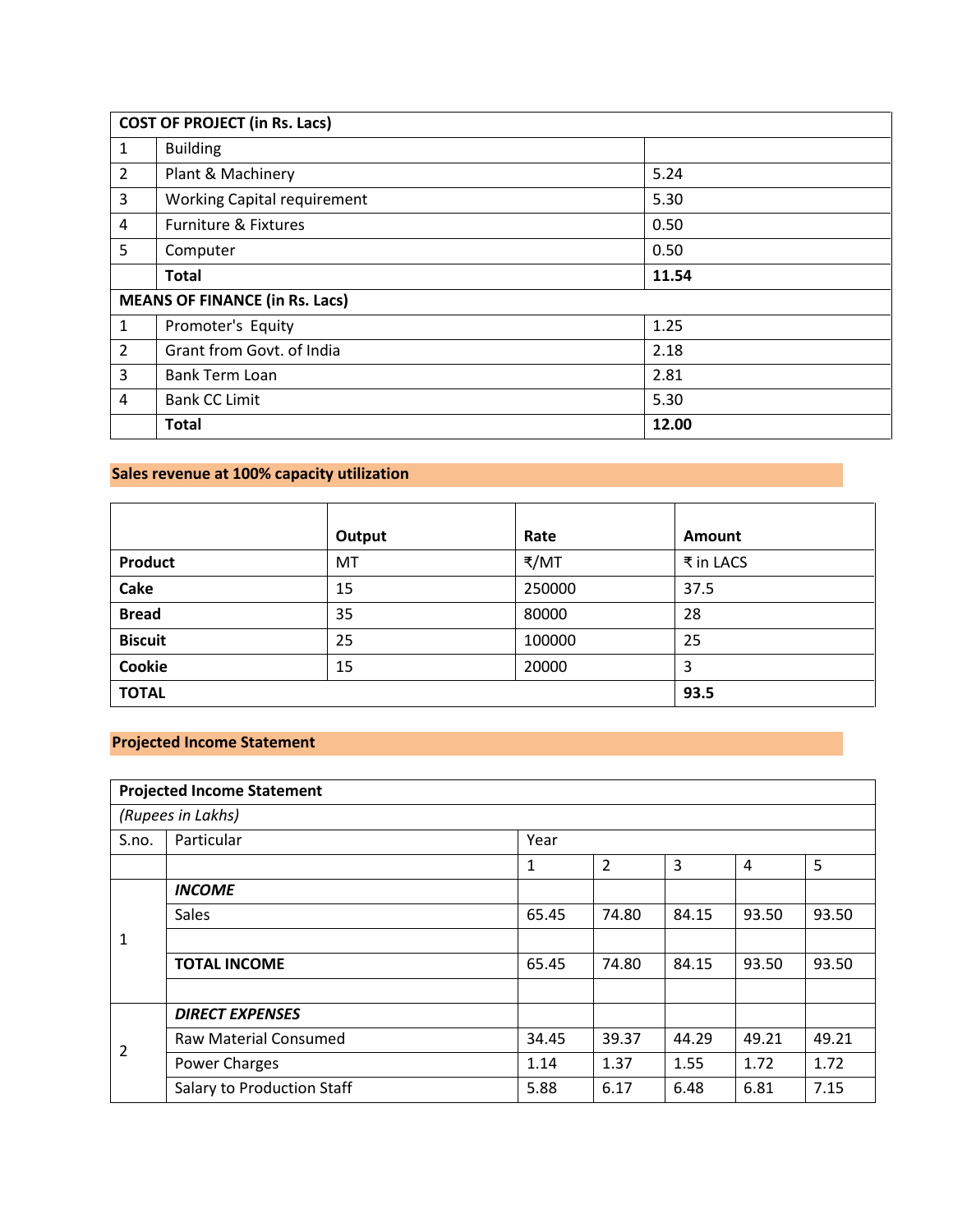|                | Packing cost (3% of Sale)                                                       | 2.62  | 2.99  | 3.37  | 3.74  | 3.74  |
|----------------|---------------------------------------------------------------------------------|-------|-------|-------|-------|-------|
|                |                                                                                 |       |       |       |       |       |
|                | <b>COST OF GOODS SOLD</b>                                                       | 44.09 | 49.91 | 55.68 | 61.48 | 61.82 |
| 3              | GROSS PROFIT (₹ Lac)                                                            | 21.36 | 24.89 | 28.47 | 32.02 | 31.68 |
| 4              | <b>INDIRECT EXPENSES</b>                                                        |       |       |       |       |       |
|                | (a) Salary to Other Staff                                                       | 3.72  | 3.91  | 4.10  | 4.31  | 4.52  |
|                | (c) Interest on W.C.                                                            | 0.58  | 0.58  | 0.58  | 0.58  | 0.58  |
|                | (d) Interest on Term Loan                                                       | 0.31  | 0.27  | 0.21  | 0.14  | 0.08  |
|                | (e) Taxes, Rent & Duty                                                          | 8.18  | 9.35  | 10.52 | 11.69 | 11.69 |
|                | Total                                                                           | 12.79 | 14.11 | 15.41 | 16.72 | 16.87 |
| 5              | <b>OPERATING PROFIT</b>                                                         | 8.57  | 10.78 | 13.06 | 15.31 | 14.82 |
| 6              | Less:Depreciation                                                               | 1.14  | 0.83  | 0.66  | 0.54  | 0.45  |
| $\overline{7}$ | Profit before tax                                                               | 7.43  | 9.95  | 12.40 | 14.77 | 14.37 |
| 8              | Income tax *                                                                    | 0.00  | 0.00  | 0.00  | 0.00  | 0.00  |
|                | PROFIT AFTER TAX                                                                | 7.43  | 9.95  | 12.40 | 14.77 | 14.37 |
|                | * 100% deduction of profit for 5 years annd 25 % for the next 5 years U/s 80 IB |       |       |       |       |       |

# Projected balance sheet

| <b>PROJECTED BALANCE SHEET</b> |                                      |                |              |              |          |
|--------------------------------|--------------------------------------|----------------|--------------|--------------|----------|
| <b>PARTICULARS</b>             | <b>END OF YEAR (Rupees in Lakhs)</b> |                |              |              |          |
|                                | 1                                    | $\overline{2}$ | 3            | 4            | 5        |
| A. EQUITY & LIABLITIES         |                                      |                |              |              |          |
| <b>Share Capital</b>           | 1.25                                 | 1.25           | 1.25         | 1.25         | 1.25     |
| Capital reserve (Govt. Grant)  | 2.18                                 | 2.18           | 2.18         | 2.18         | 2.18     |
| <b>General Reserve</b>         | 6.54                                 | 16.53          | 25.26        | 35.65        | 45.77    |
| W.C. Loan                      | 5.30                                 | 5.30           | 5.30         | 5.30         | 5.30     |
| Term Loan                      | 2.81                                 | 2.21           | 1.61         | 1.01         | 0.41     |
| <b>TOTAL</b>                   | 18.08                                | 27.47          | 35.60        | 45.40        | 54.91    |
| <b>B. ASSETS</b>               |                                      |                |              |              |          |
| <b>Fixed Assets</b>            | 5.10                                 | 4.27           | 3.61         | 3.08         | 2.63     |
| <b>Preliminary Expenses</b>    | $\Omega$                             | $\mathbf{0}$   | $\mathbf{0}$ | $\mathbf{0}$ | $\Omega$ |
| Investment in Land             | $\Omega$                             | $\Omega$       | $\mathbf{0}$ | $\mathbf{0}$ | $\Omega$ |
| Inventory                      | $\Omega$                             | $\Omega$       | $\Omega$     | $\mathbf 0$  | $\Omega$ |
| <b>Debtors</b>                 | 1.26                                 | 1.43           | 1.61         | 1.79         | 1.79     |
| Cash in Hand                   | 11.72                                | 21.77          | 30.37        | 40.53        | 50.49    |
| <b>TOTAL</b>                   | 18.08                                | 27.47          | 35.60        | 45.40        | 54.91    |